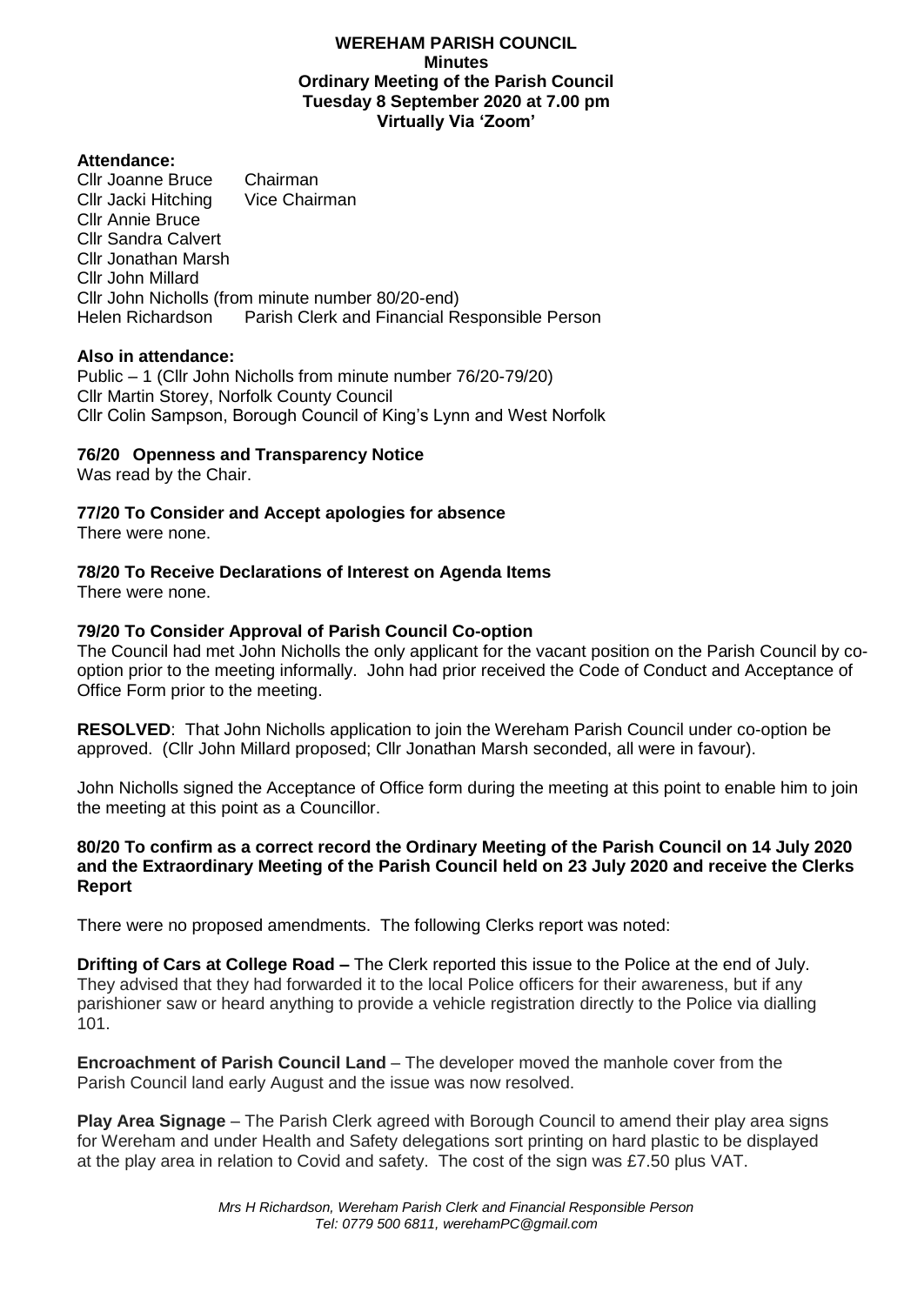**Remembrance Sunday Wreath** – An additional wreath was purchased last year and would be provided for this year and therefore no purchase was required.

**Play Area Baby Swing** - This broke at the end of August and the Clerk is arranging a replacement, the Clerk agreed to instruct the Handyman to take the broken swing away and store until the replacement was received.

### **Planning Applications Received for Comments In-between Meetings**

20/01198/F Agricultural potato chitting store at R G Produce New College Farm College Road Wissington Wereham KINGS LYNN – No comments returned.

**RESOLVED:** That the minutes of the Ordinary Meeting on 14 July 2020 and Extraordinary Meeting on 23 July 2020 of the Parish Council be approved as a true record of the meeting. (Cllr Jacki Hitching proposed, Cllr Jo Bruce seconded, all were in favour).

#### **81/20 To Approve Movement of Goalpost to the Rear of the Playing Field**

The Clerk had received quotes in regard to moving the multi goal and basketball equipment to the rear of the playing field, but it was felt a better value for money option should be explored further. Cllr Sandra Calvert and Cllr John Nicholls agreed to investigate and feedback to the Council. The Clerk agreed to discuss with the resident of a nearby property about the project and feedback to the Council.

#### **82/20 To Approve Resurfacing of Play Area Matting**

The Clerk agreed to obtain three quotes for the Fibrefall and Wetpour flooring and any reasons for using one over the other. The Clerk would explore movement of the goalpost as part of a combined project with the new equipment. It was agreed to send quotes around the Council once received and potentially hold an Extraordinary meeting to resolve.

#### **83/20 To Approve Purchase of Play Equipment for Older Children on Playing Field – 'Bird Nest Swing'**

The Clerk agreed to seek a floor covering quote required for the new play equipment and discuss further.

#### **84/20 To Approve Purchase of Dog Waste Bin, Emptying Costs and Installation Costs on Queens Close Junction Next to Grit Bin, pending permissions from Highways as Street Furniture**

The cost of one new dog bin was £133.02 excluding VAT with fixings; installation fee was approximately £30 and collection fee by the BCKLWN was approximately £75 per annum. The Clerk would need to obtain a street furniture licence, but first would liaise with the adjacent property to the proposed area.

**RESOLVED**: That a new dog waste bin for the Queens Close junction together with installation and ongoing emptying costs be approved pending Highway and Local Resident Consultation. (All were in favour).

#### **85/20 To Discuss and Approve Use of Playing Field as a Car Park during Wedding Events Hosted by the Village Hall and a Booking Next July 2021**

Any hire of the field would be weather dependent and the Council agreed that the current hire form in place should suffice. The Clerk agreed to email around the form to the Councillors for any comments before using it officially.

# **86/20 To Discuss Wereham Parish Council Action Plan 2020/21 and Amend where appropriate**

The Council agreed to review the action plan and discuss further at the next meeting.

### **87/20 To Approve Renewal of Annual SLCC Membership for the Parish Clerk**

**RESOLVED**: That the Annual SLCC Membership for the Parish Clerk totalling £53.66 as a third proportion be approved. (Cllr Jo Bruce proposed; Cllr Jacki Hitching seconded, all were in favour).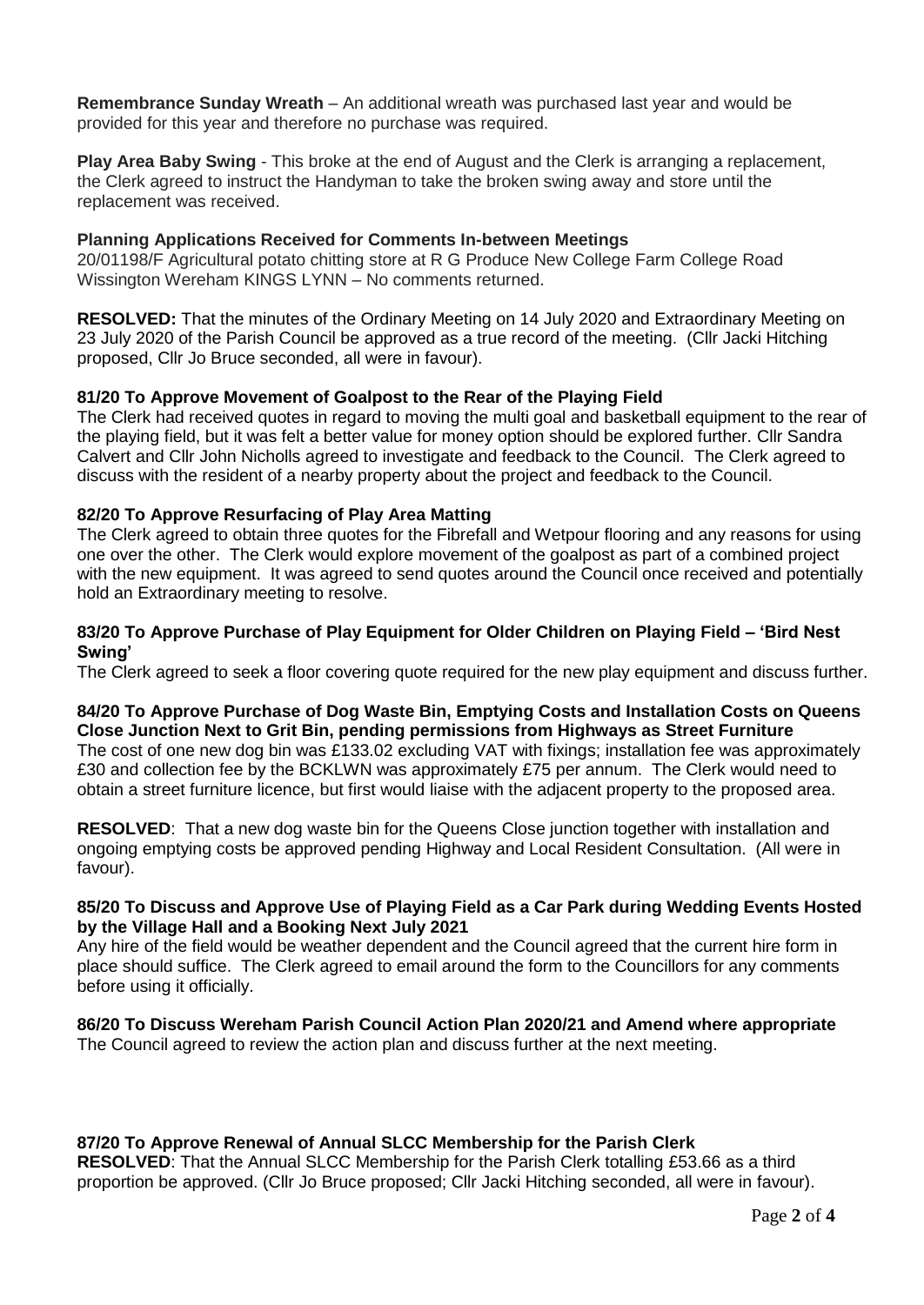#### **88/20 To Approve for the Cemetery Records to be Kept Electronically, Digitised and Deposited at the Norfolk Record Office**

The Council unanimously agreed for the Cemetery Records to be kept electronically as per regulations and original hard copy registers deposited at the Norfolk Record Office as soon as possible.

#### **89/20 To Approve the Data Protection Audit and Review of the Data Protection Policy, and Adopt the Model Scheme of Publication**

The Council agreed for the approval of the Data Protection Audit and annual review of the Data Protection Policy. The Council agreed approval of the model scheme of publication.

#### **90/20 To Receive Bi-Monthly Village Inspection Report from the Clerk**

The Clerk had conducted the bi-monthly village inspection and shared it with the Council. The Clerk agreed to action all items in the report. The Clerk agreed to ask Highways to trim the hedge down the row on the left just before the cemetery.

### **91/20 To Approve Continuing Engagement with Current Payroll Provider for a further 12 Months**

**RESOLVED**: That the Payroll provided be engaged for a further 12 months as per circulated contract. (Cllr Jo Bruce proposed, Cllr Sandra Calvert seconded, all were in favour).

#### **92/20 To Approve Transfer of Funds in Community Account to new online account including movement of any Standing Orders and Direct Debits**

**RESOLVED**: That the transfer of funds from the Community Account be transferred to the new online account including any Standing Orders and Direct Debits. (Cllr Jo Bruce proposed; Cllr Jonathan Marsh seconded, all were in favour).

## **93/20 Planning Application Received for Consultation: 20/01294/LB Listed building application to re-open an original window which has previously been bricked up at The Cottage Church Road Wereham King's Lynn Norfolk PE33 9AP**

The Council had no comments.

### **94/20 To Approve Payments to date**

|                                     | Cheque No.   | <b>NET</b> |         | <b>VAT</b> | <b>TOTAL</b> |
|-------------------------------------|--------------|------------|---------|------------|--------------|
| Clerk Wages - July                  |              |            | 244.60  | 0.00       | 244.60       |
| Clerk Wages - August                |              |            | 236.80  | 0.00       | 236.80       |
| HMRC July and August - PAYE         |              |            | 112.00  | 0.00       | 112.00       |
| <b>CGM - Grounds Maintenance</b>    |              |            | 183.04  | 36.61      | 219.65       |
| CP Tree Services Annual Cut         |              |            | 550.00  | 0.00       | 550.00       |
| Solicitor Fee - Land Related Matter |              |            | 315.00  | 60.00      | 375.00       |
| Eon - Streetlights - July           | Direct Debit |            | 23.52   | 1.18       | 24.70        |
| EOn - Streetlights - August         | Direct Debit |            | 23.52   | 1.18       | 24.70        |
| <b>TOTAL TO BE PAID</b>             |              |            | 1688.48 | 98.97      | 1787.45      |

**RESOLVED:** That payments for July and August be approved as presented. (Cllr John Millard proposed, Cllr Sandra Calvert seconded, all were in favour).

### **95/20 To Receive Councillors Concerns and Agenda Items for next meeting**

The Parish Council noted that large numbers of ducks had disappeared from the pond and it would be monitored.